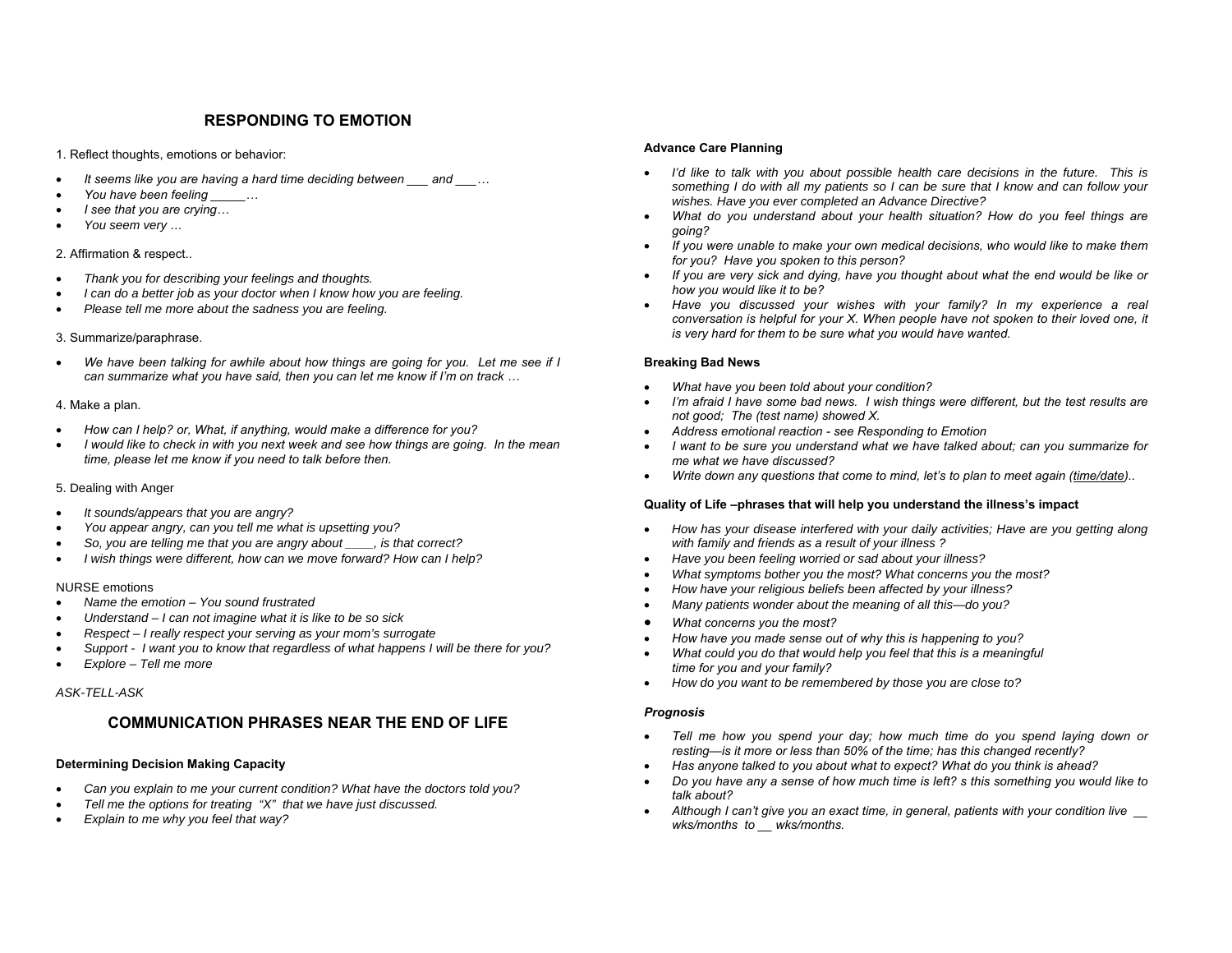•*Based on what you have told me, and what I see, I believe you are dying.* 

### **Goal Setting**

- • *Knowing that time is short, what goals do you have for the time you have left—what is important to you? What do you need to do?*
- •*What are your goals for this last phase of your life?*
- •*What would be left undone if you were to die this week?*

### **Talking with Surrogate Decision Makers**

- • *These decisions are very hard; if (patients name) were sitting with us today, what do you think he/she would say?*
- •*Can you tell me why you feel that way?*
- •*How will the decision affect you and other family members.*
- •*I believe that (patients name) is dying.*
- I do not want you to feel like your making medical decisions. That is my job. You can help by telling me what your mom would have wanted if she was here.
- I want you to be able to look back on this six months from now and be sure that you did what your mom would have wanted.

### **Discussing Artificial Feeding/Hydration**

- •*What do you know about artificial ways to provide food?*
- • *All dying patients lose their interest in eating in the days to weeks leading up to death, this is the body's signal that death is coming.*
- *I am recommending that the (tube feedings, hydration, etc.) be discontinued (or not started) as these will not improve his/her living; these treatments, if used, may only prolong his/her dying.*
- • *Your (relation) will not suffer; we will do everything necessary to ensure comfort.*
- • *Your (relation) is dying from (disease); he/she is not dying from dehydration or starvation.*

### **Cross-Cultural – Understanding others views of illness**

- *I know different people have very different ways of understanding illness…Please help me understand how you see things.*
- • *What do you call the problem, Tell me what you think the illness does, What do you think the natural course of the illness is, What do you fear?*
- •*Who do you turn to for help, Who should be involved in decision making?*
- • *How do you think the sickness should be treated. How do want us to help you?*
- • *Some people like to know everything about their disease and be involved in all decision making. Others do not want all the news and would rather the doctor talk to XX? Which kind of person are you? How involved do you want to be in these decisions?*

### **Discussing Palliative Care or Hospice Referral**

- *To meet the goals we've discussed (summarize goals) I''ve asked the Palliative Care Team to visit with you; they are experts in treating the symptoms you are experiencing. They can help your family deal with the changes brought on by your illness .*
- • *You've told me you want to be as independent and comfortable as possible. Hospice care is the best way I know to help you achieve those goals. Hospice is a program that helps the patient and family achieve the goals you've just describe, it's a team of people that help meet the patient's and family's physical, psychological, social and spiritual needs.*

### **Death Pronouncement**

- *I wish there is more we could have done; I'm very sorry for your loss. This must be very difficult for you; is there anyone I can call for you?*
- • *In the days to weeks to come, please contact me if I can answer any questions about your (insert relation) illness.*

# **DNR ORDERS**

### **Note:** only discuss CPR/DNR following a Goal Setting discussion

### A. When CPR is not medically indicated \*\*

• You have told me that your goals are \_\_\_\_\_\_\_\_\_\_\_\_\_. With this in mind, I do not recommend the use of artificial or heroic means to keep you alive. If you agree with this, I will write an order in the chart that when you die, no attempt to resuscitate you will be made, is this acceptable (ok)?

### B. Sustained requests for CPR when it is not medically appropriate/indicated

- •*What do you know about CPR?*
- • *This decision seems very hard for you. I want to give you the best medical care possible; can you tell me more about your decision?*
- • *What do you expect will happen? What do you think would be done differently, after the resuscitation, that wasn't being done before?*
- • **NOTE: if you will honor the request for CPR***. I understand your desire for CPR, but I will need some direction if you survive, since you will almost certainly be on a breathing machine in an ICU. It is very likely that you will not be able to make decisions for yourself. Who do you want to make decisions for you? Can you give me some sense of how long we should continue life support if you are not able to make decisions and there is no improvement in your condition.*
- • **NOTE: if participating in CPR violates your professional judgment.** *I understand your desire for CPR, but in my medical judgment, performing CPR would only increase your suffering and not prevent your dying. Although I would like to continue caring for you, I am unwilling to participate in CPR; it may be appropriate for you to find another physician to provide your care.*